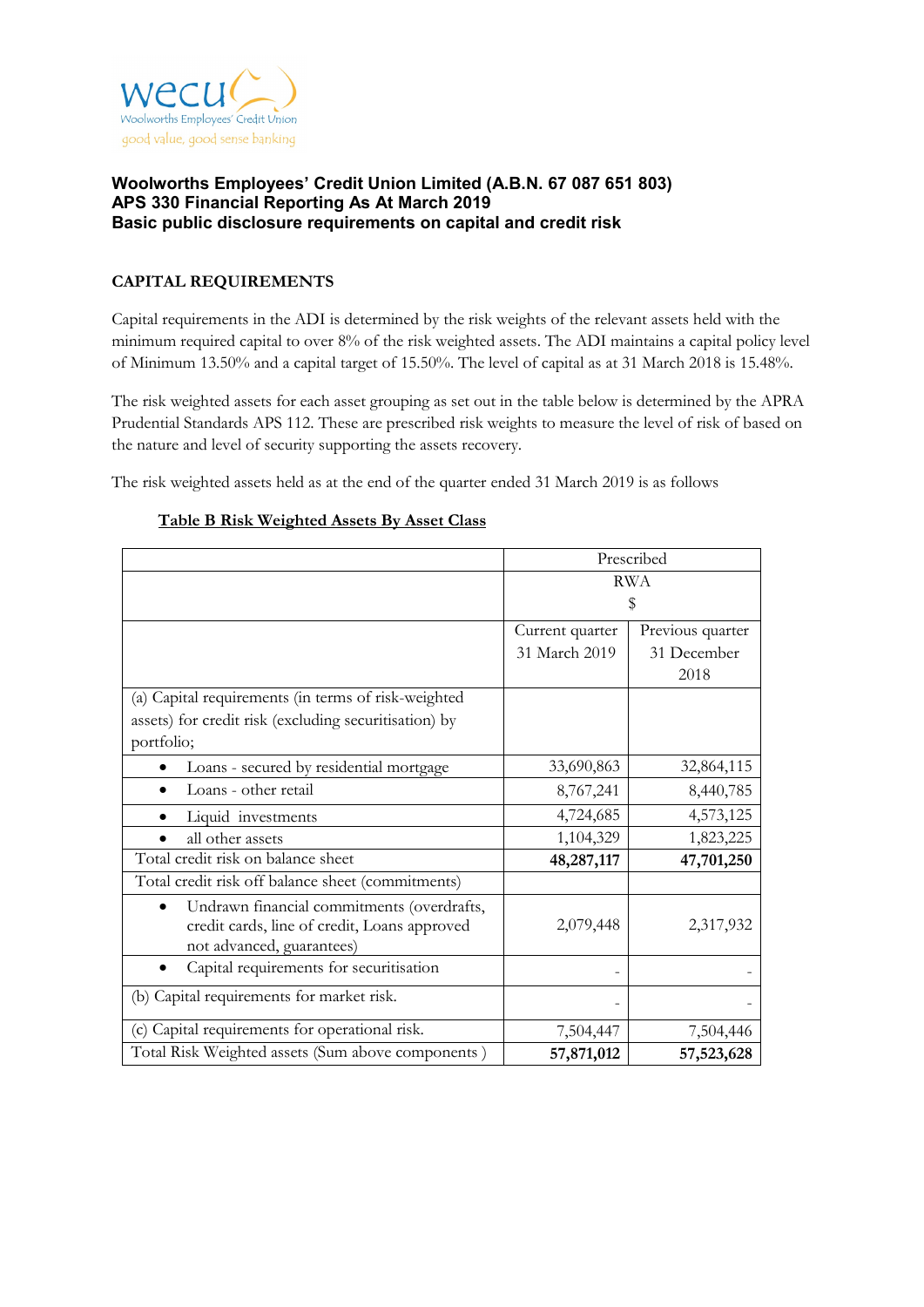

## **CAPITAL HELD BY THE ADI**

The capital held by the ADI exceeds the policy and minimum capital prescribed by the APRA Prudential standards. This excess facilitates future growth within the ADI.

The capital ratio is the amount of capital described in Table C divided by the risk weighted assets

|                      |                                   | Capital          | Capital Ratio   |                  |  |
|----------------------|-----------------------------------|------------------|-----------------|------------------|--|
|                      |                                   |                  |                 |                  |  |
|                      | Current quarter                   | Previous quarter | Current quarter | Previous quarter |  |
|                      | 31 March 2019<br>31 December 2018 |                  | 31 March 2019   | 31 December      |  |
|                      |                                   |                  |                 | 2018             |  |
| Common Equity Tier 1 | 8,678,353                         | 8,646,046        | 15.00%          | 15.03%           |  |
| Tier 1               | 8,678,353                         | 8,646,046        | 15.00%          | 15.03%           |  |
| Total Capital        | 8,956,583                         | 8,916,570        | 15.48%          | 15.50%           |  |

#### **Table C**

#### **CREDIT RISK**

# **(i)CREDIT RISK – INVESTMENTS**

Surplus cash not invested in loans to members are held in high quality liquid assets. This included the funds required to be held to meet withdrawal of deposits by members of the ADI.

The ADI uses the ratings of reputable ratings agencies to assess the credit quality of all investment exposure, where applicable, using the credit quality assessment scale in APRA prudential Guidance in APS112. The credit quality assessment scale within this standard has been complied with.

The table D below excludes the Equities and off balance sheet exposures. Off balance sheet exposures are set out in the table F that follows

The exposure values associated with each credit quality step are as follows in Table D: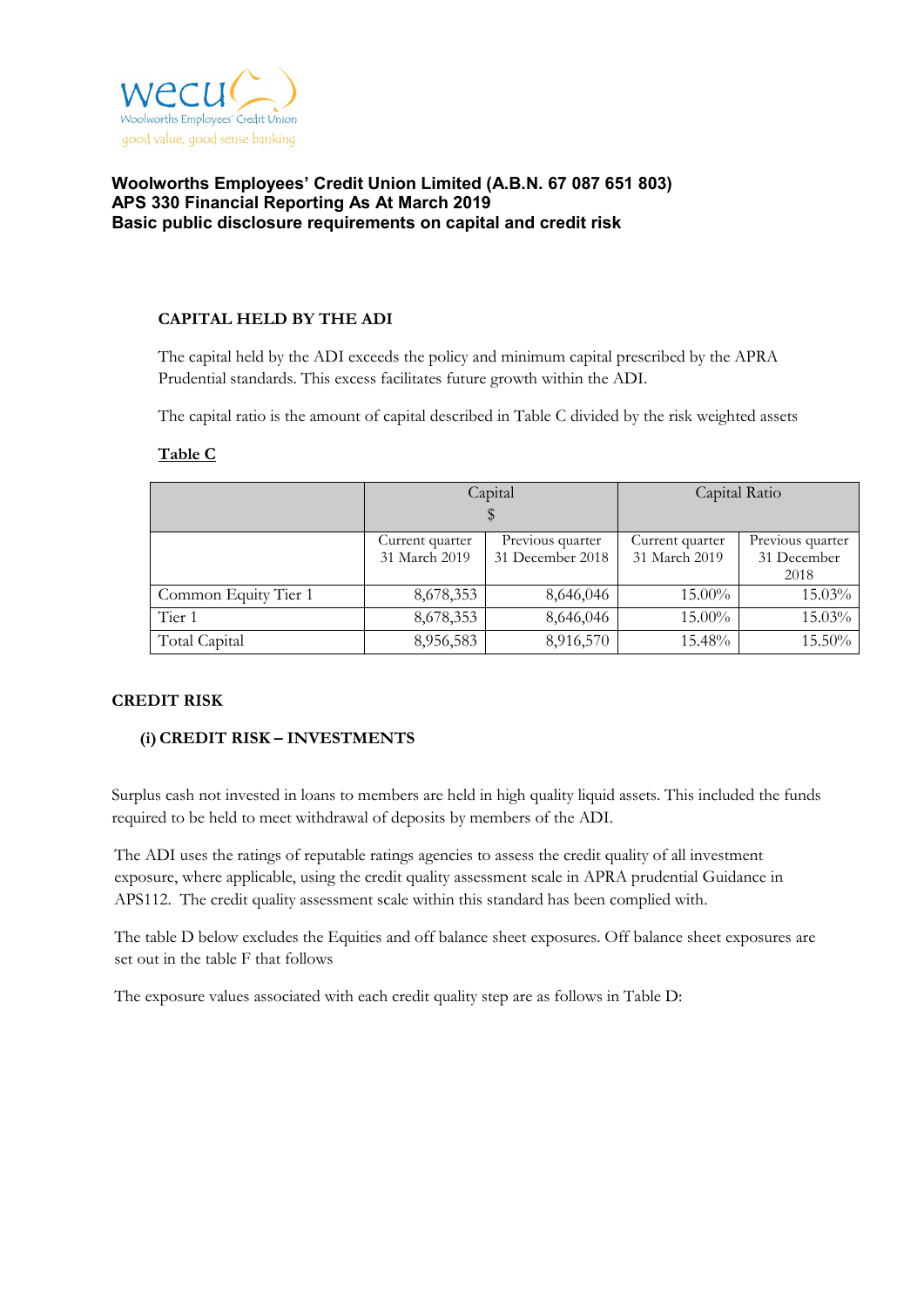

## **Table D**

## **Current Quarter 31 March 2019**

|                | Current quarter |                   |                |                |                          |                          |
|----------------|-----------------|-------------------|----------------|----------------|--------------------------|--------------------------|
| Investments    | Average gross   | Carrying value on | Past due       | Impaired       | Specific                 | Increase in              |
| with banks and | exposure in     | balance sheet     | facilities     | facilities     | Provision                | specific                 |
| other ADI's    | quarter         |                   |                |                | as at end                | provision                |
|                |                 |                   |                |                | of qtr                   | and write                |
|                |                 |                   |                |                |                          | offs in qtr              |
|                |                 |                   | \$             | \$             | \$                       |                          |
| Cuscal         | 5,247,554       | 5,830,725         | $\blacksquare$ |                | $\blacksquare$           |                          |
| <b>Banks</b>   | 11,851,535      | 11,586,711        | $\blacksquare$ | $\blacksquare$ | $\overline{\phantom{a}}$ | $\overline{\phantom{0}}$ |
| Government     |                 |                   |                |                | ۰                        |                          |
| Total          | 17,099,089      | 17,417,436        | -              |                | ۰.                       |                          |

#### **Previous quarter 31 December 2018**

|                | Previous quarter |                   |            |            |                |             |
|----------------|------------------|-------------------|------------|------------|----------------|-------------|
| Investments    | Average gross    | Carrying value on | Past due   | Impaired   | Specific       | Increase in |
| with banks and | exposure in      | balance sheet     | facilities | facilities | Provision as   | specific    |
| other ADI's    | quarter          |                   |            |            | at end of      | provision   |
|                |                  |                   |            |            | qtr            | and write   |
|                |                  |                   |            |            |                | offs in qtr |
|                |                  |                   | \$         | \$         |                |             |
| Cuscal         | 5,403,161        | 5,257,543         |            |            | ۰              |             |
| Banks          | 13,047,082       | 11,584,800        |            |            | $\blacksquare$ |             |
| Government     |                  |                   |            |            | ۰              |             |
| Total          | 18,450,243       | 16,842,343        |            |            | ۰              |             |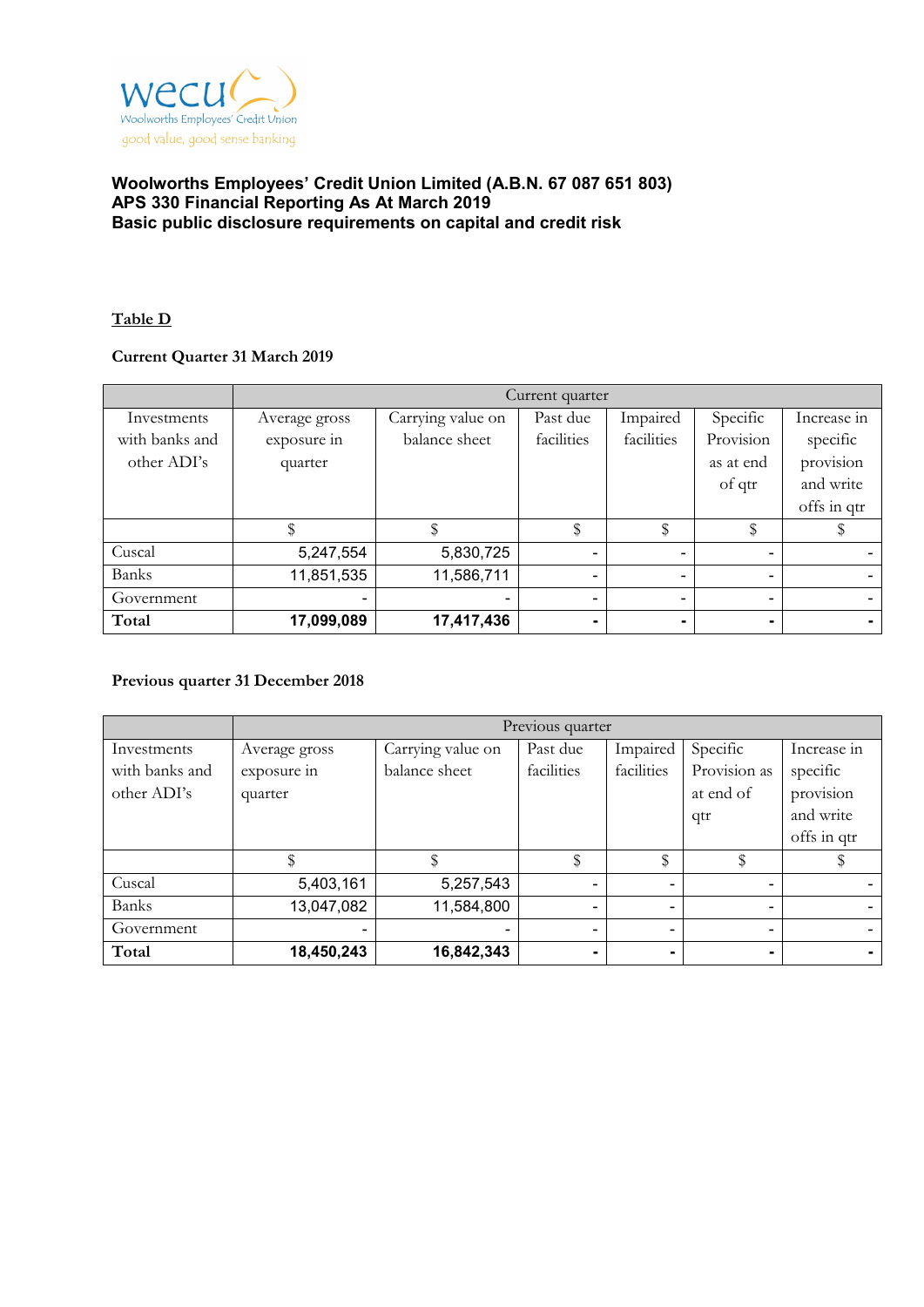

# **CREDIT RISK – LOANS**

The classes of loans entered into by the ADI are limited to loans; commitments and other non-market offbalance sheet exposures. The ADI does not enter into debt securities; and over-the-counter derivatives.

#### **Impairment details**

The level of impaired loans by class of loan is set out below. In the note below -

- Carrying Value is the amount of the balance sheet gross of provision (net of deferred fees)
- Past due loans is the 'on balance sheet' loan balances which are behind in repayments past due by 90 days or more but not impaired
- Impaired loans are the 'on balance sheet' loan balances which are at risk of not meeting all principle and interest repayments over time
- Provision for impairment is the amount of the impairment provision allocated to the class of impaired loans
- The losses in the period equate to the additional provisions set aside for impaired loans, and bad debts written off in excess of previous provision allowances.

The impaired loans are generally not secured against residential property. Some impaired loans are secured by bill of sale over motor vehicles or other assets of varying value. It is not practicable to determine the fair value all collateral as at the balance date due to the variety of assets and condition

The analysis of the ADI's loans by class, is as follows in Table E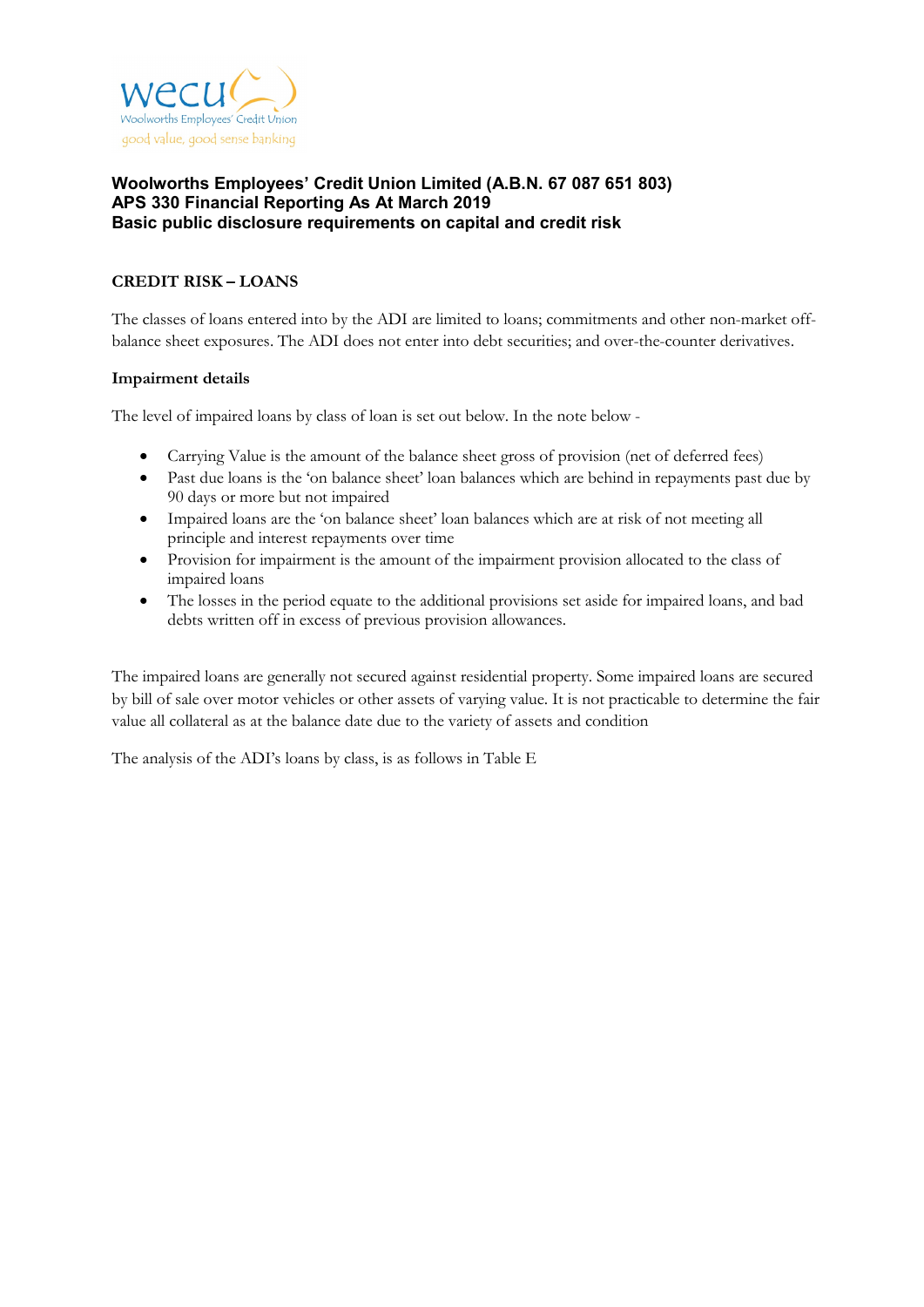

**Table E** [excludes off balance sheet exposures or equities. Off balance sheet exposures are set out in the table F that follows]

## **Current Quarter** 31 March 2019

| Loans        | Gross       | Gross       | Commitment   | Past due   | Impaired   | Specific  | Increase    |
|--------------|-------------|-------------|--------------|------------|------------|-----------|-------------|
| Portfolio    | exposure    | exposure    | s – redraws, | facilities | facilities | Provision | in specific |
|              | value -     | value on    | overdraft    |            |            | as at end | provision   |
|              | Average for | balance     | facilities   |            |            | of qtr    | and write   |
|              | the period  | sheet       | undrawn      |            |            |           | offs in qtr |
|              |             |             |              |            |            |           |             |
|              | \$          | \$          | \$           | \$         | \$         | \$        | \$          |
| Mortgage     | 92,212,828  | 93,706,495  | 9,221,827    |            |            |           |             |
| secured      |             |             |              |            |            |           |             |
| Personal     | 7,055,058   | 7,661,463   | 21,800       | 38,526     | 38,526     | 20,210    | 268         |
|              |             |             |              |            |            |           |             |
| Overdrafts & | 1,139,199   | 1,131,227   | 678,335      | 2,003      | 10,266     | 5,240     | 1,570       |
| Credit cards |             |             |              |            |            |           |             |
| <b>Total</b> | 100,407,084 | 102,499,185 | 9,921,962    | 40,529     | 48,792     | 25,450    | 1,838       |

# **Previous quarter** 31 December 2018

| Loans        | Gross       | Gross       | Commitment   | Past due   | Impaired   | Specific  | Increase    |
|--------------|-------------|-------------|--------------|------------|------------|-----------|-------------|
| Portfolio    | exposure    | exposure    | s – redraws, | facilities | facilities | Provision | in specific |
|              | value -     | value on    | overdraft    |            |            | as at end | provision   |
|              | Average for | balance     | facilities   |            |            | of qtr    | and write   |
|              | the period  | sheet       | undrawn      |            |            |           | offs in qtr |
|              | \$          | \$          | S            | \$         | \$         | \$        | S           |
| Mortgage     | 91,431,581  | 92,711,922  | 7,558,492    | 144.412    | 144.412    | -         |             |
| secured      |             |             |              |            |            |           |             |
| Personal     | 6,850,081   | 7,149,585   | 42,628       | 40,295     | 12,957     | 19.942    | 70          |
| Overdrafts & | 1,134,367   | 1,172,451   | 647,010      | 2,821      | 10.612     | 3,670     | (1,952)     |
| Credit cards |             |             |              |            |            |           |             |
| <b>Total</b> | 99,416,029  | 101,033,958 | 8,248,130    | 187,528    | 167,981    | 23,612    | (1,882)     |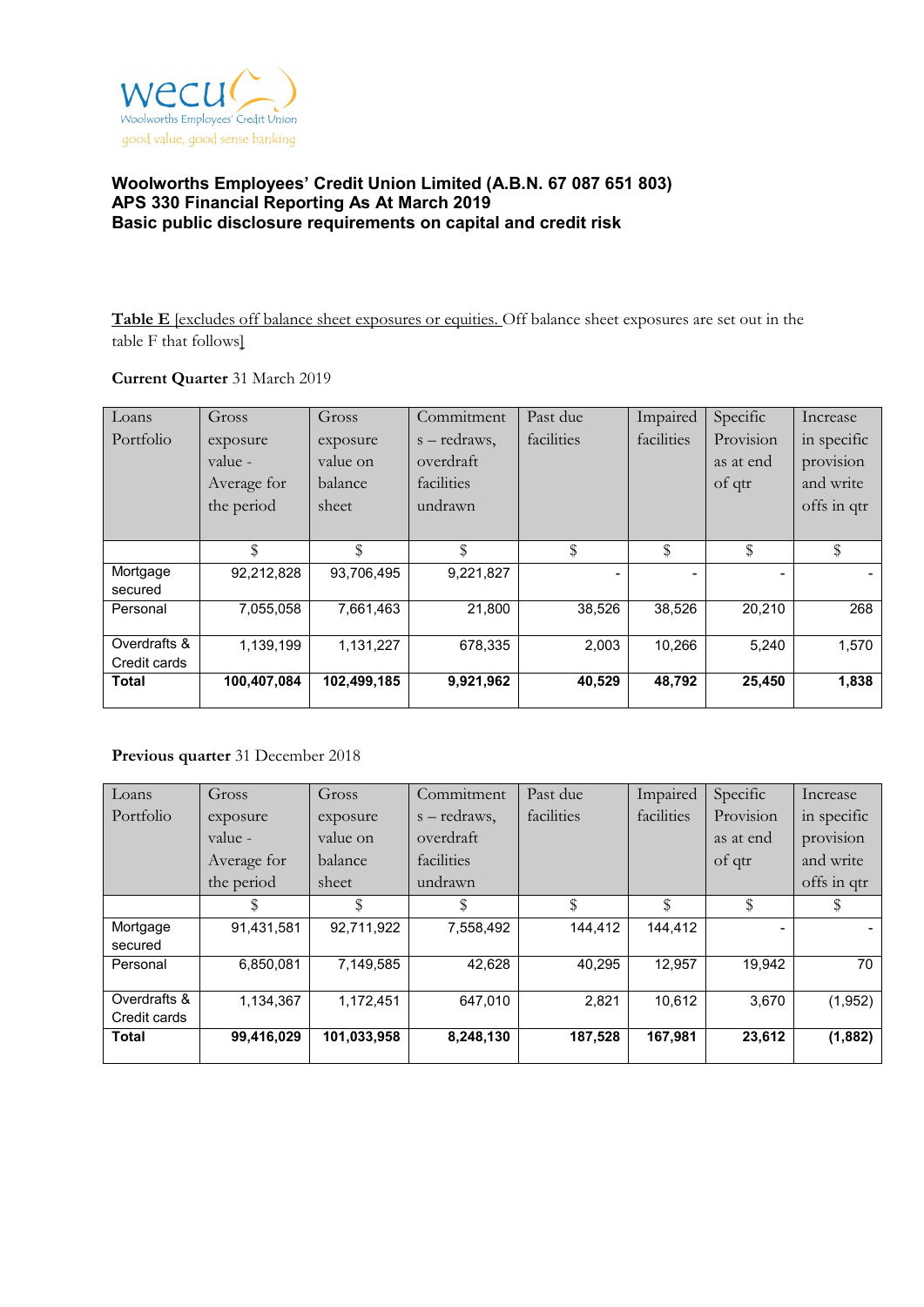

#### **General Reserve for Credit Losses**

This reserve is set aside to quantify the estimate for potential future losses in the loans and investments.

In addition to the provision for impairment, the board has recognised the need to make an allocation from retained earnings to ensure there is adequate protection for members against the prospect that some members will experience loan repayment difficulties in the future.

The reserve has been determined on the basis of the past experience with the loan delinquency and amounts written off.

The value of the reserve is amended to reflect the changes in economic conditions, and the relevant concentrations in specific regions and industries of employment within the loan book.

|         | Current quarter<br>31 March 2019 | Previous quarter<br>31 December 2018 |
|---------|----------------------------------|--------------------------------------|
| Balance | 278,230                          | 270,524                              |